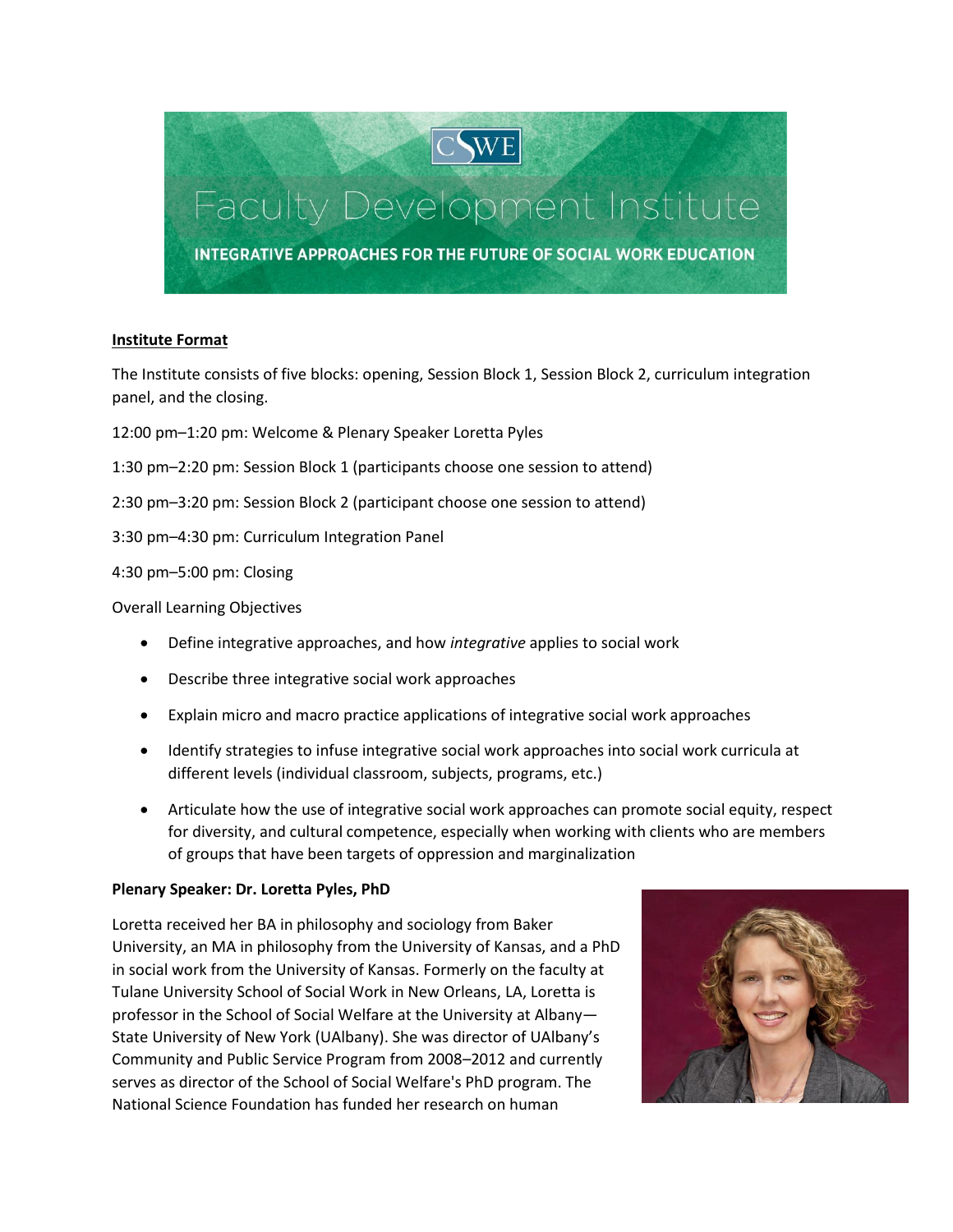capabilities, community participation, and disaster recovery. Her social change and healing justice work has taken her around the globe including to Haiti, Mongolia, and Indonesia. She works with public and nonprofit organizations to promote healing justice and offers workshops that help social workers and activists embody mindful practice and integrative self-care through trauma-informed and antioppression lenses.

Loretta's sensibility about transformative justice was formed while she worked in a women's collective at a community-based domestic violence program in Lawrence, KS. She continues to be inspired by the insights of feminist and other social movements. She came to body-mind-spirit practices in 1999 after becoming burnt out from her social services and social change work. Over the years she has committed herself to a journey toward wholeness, awareness, presence, and compassion. The realizations that she found in meditation and yoga have deepened her ability to understand how oppression and undigested experiences rest in the body-mind-spirit continuum. To learn more about these parts of herself and to experience life more fully, she practices a range of modalities including mindfulness/insight mediation, lovingkindness, breath work, asana (physical poses), Tantra, devotional mantra, group support, journaling, and self-inquiry.

Loretta began her integrative journey in the Kwan Um School of Zen, a Korean Zen Buddhist meditation tradition, followed by studies of other Buddhist meditation practices, including Vipassana. She completed her 200-hour yoga teacher training with Lauren Toolin at Heartspace Yoga and Healing Arts in Albany, NY, and her 500-hour yoga training at Kripalu School of Yoga in Stockbridge, MA. She continues her study with teachers from Buddhist, yogic, and shamanic traditions.

Loretta teaches primarily in the MSW curriculum in the clinical and macro sequences, including a course called Mindfulness, Yoga, and Social Work. In her book *[Progressive Community Organizing: Reflective](http://www.amazon.com/Progressive-Community-Organizing-Reflective-Globalizing/dp/0415538084/ref=sr_1_2?ie=UTF8&qid=1374357881&sr=8-2&keywords=progressive+community+organizing)  [Practice in a Globalizing World](http://www.amazon.com/Progressive-Community-Organizing-Reflective-Globalizing/dp/0415538084/ref=sr_1_2?ie=UTF8&qid=1374357881&sr=8-2&keywords=progressive+community+organizing)* (3rd edition, Routledge; forthcoming in 2020), she introduces an innovative transformative organizing framework, which affirms critical and compassionate inquiry into self and society. Her book *[Holistic Engagement: Transformative Social Work Education fin the 21st](http://www.amazon.com/Holistic-Engagement-Transformative-Education-Century/dp/0199392722/ref=sr_1_1?ie=UTF8&qid=1448734489&sr=8-1&keywords=holistic+engagement)  [Century](http://www.amazon.com/Holistic-Engagement-Transformative-Education-Century/dp/0199392722/ref=sr_1_1?ie=UTF8&qid=1448734489&sr=8-1&keywords=holistic+engagement)* (co-edited with Gwendolyn Adam; Oxford University Press, 2016) offers educators a framework and methods for using the whole self to teach to the whole self. Her latest books are *[Production of](https://www.amazon.com/Production-Disaster-Recovery-Post-Earthquake-Haiti/dp/1138234931/ref=sr_1_1?s=books&ie=UTF8&qid=1514991153&sr=1-1&keywords=juliana+svistova)  Disaster and Recovery [in Haiti: Disaster Industrial Complex](https://www.amazon.com/Production-Disaster-Recovery-Post-Earthquake-Haiti/dp/1138234931/ref=sr_1_1?s=books&ie=UTF8&qid=1514991153&sr=1-1&keywords=juliana+svistova)* (with Juliana Svistova; Routledge, 2018) and *[Healing Justice: Holistic Self-Care for Change Makers](https://lorettapyles.liveeditaurora.com/healing-justice)* (Oxford University Press, 2018). She has published approximately 50 articles and book chapters.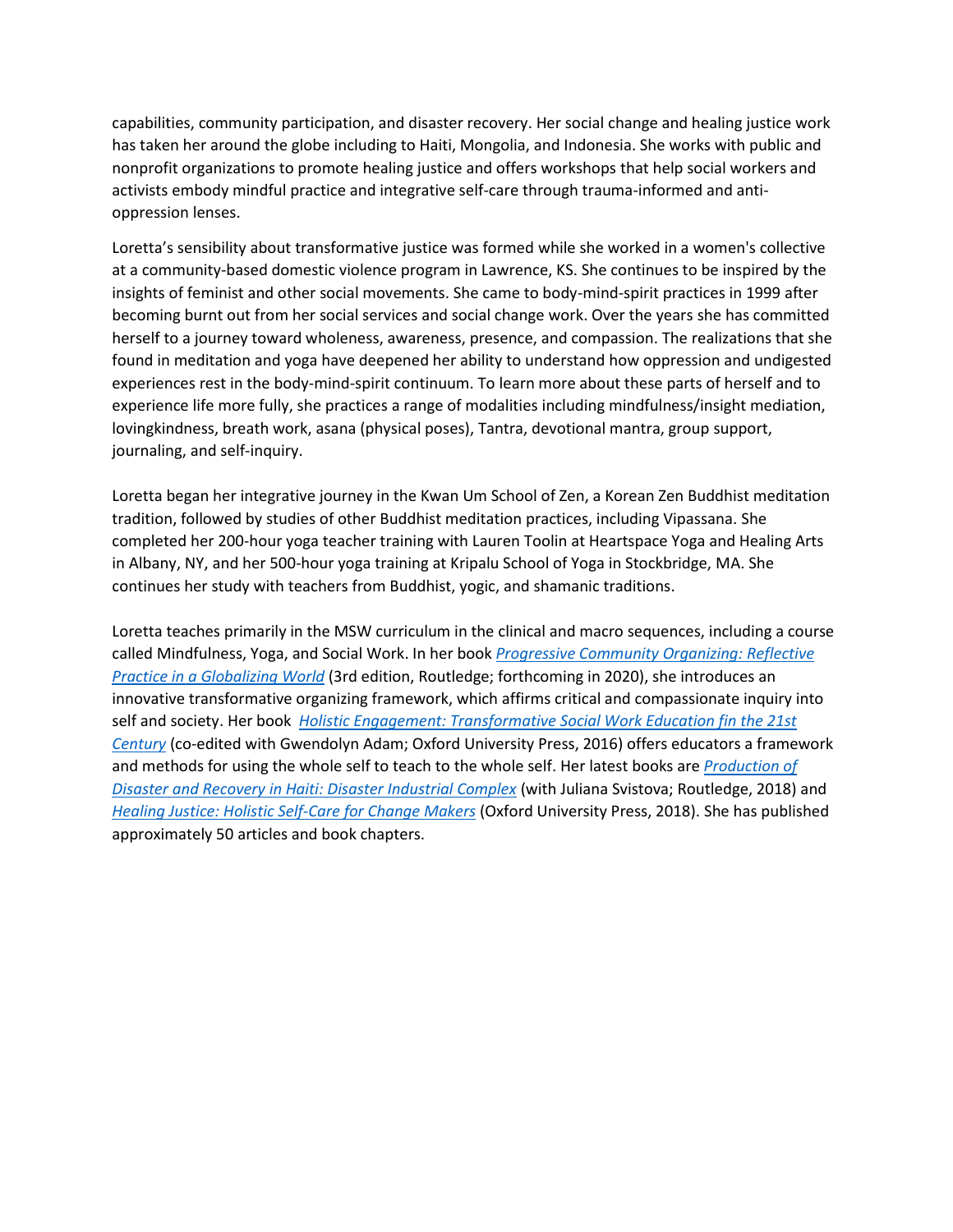### **Session Block Descriptions**

During the two session blocks, participants can choose from four sessions focused on a specific integrative approach.

## **Harnessing Somatic Movement: Integrating Yoga Into Social Work Education and Practice Sue Tebb**

This session provides a body-mind-spirit use of yoga, focusing on healing practices to use with clients coping with traumatic stress, chronic health issues, and lifestyle management. Evidence-informed yoga skills will be shared with the attendees, emphasizing how to stabilize moods, calm emotions, control impulses, and help clients have a deeper understanding of and commitment to daily self-care and inquiry. Many social workers rely on movement and stress management exercises for self-care and recognize these as effective adjunctive approaches for diverse physical and mental health issues. The presenter will introduce integrative and inclusive yoga practices as they pertain to clinical work and the values and ethics of the healing arts. Specific integrative protocols will be presented to help anxiety, depression, addictive cravings, chronic stress, trauma triggers, and other physical/mental health concerns. How to appropriately and safely incorporate these techniques into therapeutic settings with diverse populations and/or make appropriate referrals for yoga will be discussed. This session will provide an opportunity to practice, experience, and discuss the benefits of these methods for therapeutic self-care.

Learning Objectives

- To be introduced to the various aspects of yogic stress management practices for physical/mental health care
- To understand the importance of assessment in using yoga with clients and how to introduce it into work with them as a self-care practice (Ayurveda)
- To learn and practice how breathing, movement, and meditation can rebuild neural pathways in the brain for new behaviors and relapse prevention

### About the Presenter



[Sue Tebb,](https://www.slu.edu/public-health-social-justice/faculty/tebb-susan.php) PhD, MSW, RYT 500, has been involved with yoga since the 1970s and seriously living it for the last 10 years. She is a professor of social work who received her yoga teacher training from East-West Natural Healing and the Himalayan Institute. Sue is a LifeForce Yoga Therapist Level II and holds an Integrative Yoga for Seniors professional training certificate from Duke Integrative Medicine. She brings yoga principles into her self-care workshops for social workers and uses it in her research with older adults with dementia and war survivors with posttraumatic stress disorder.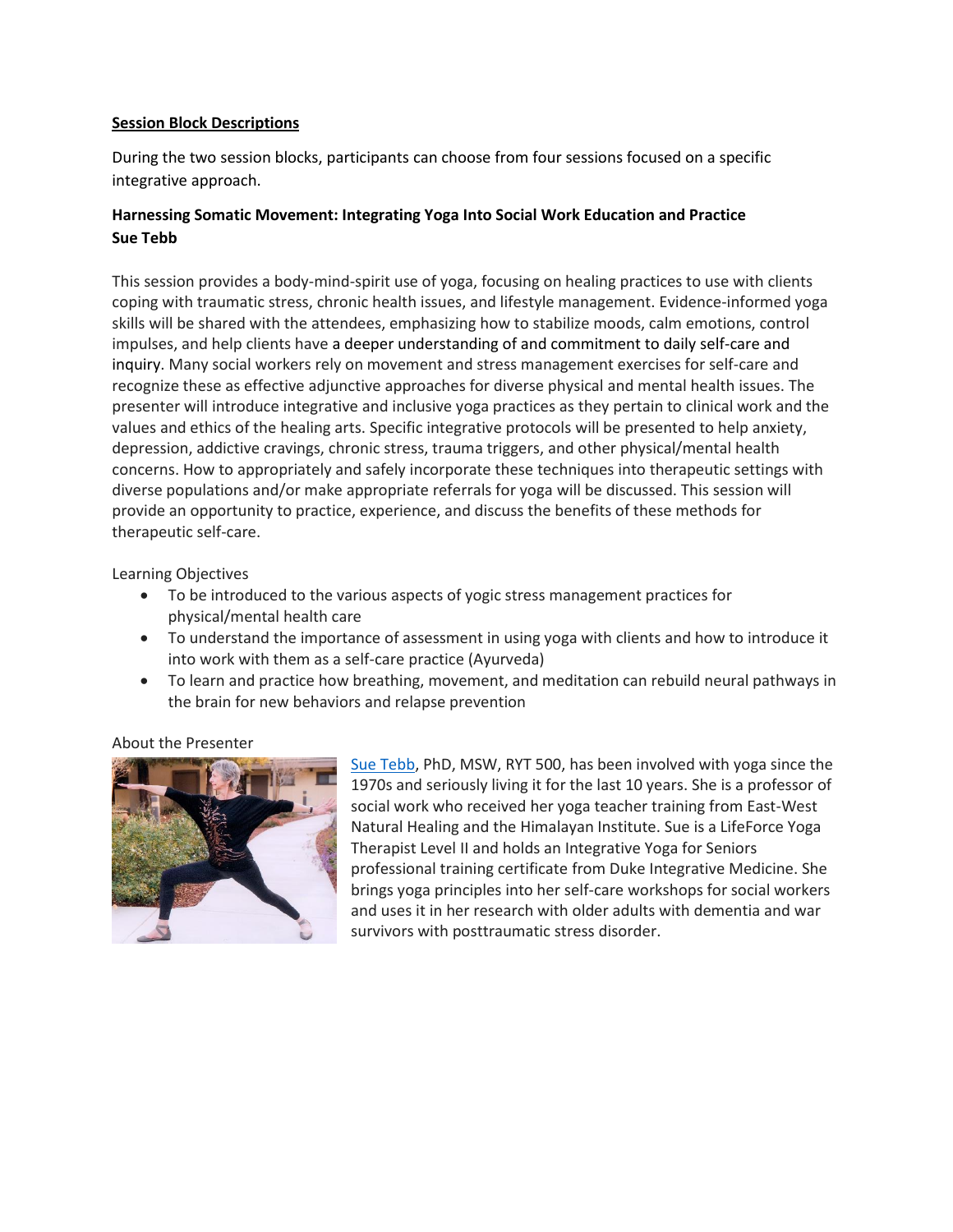# **Mindfulness and Meditation Practices for Mental Health Treatment and Wellness Mo Yee Lee, Maria Napoli, Tom Gregoire**

This workshop will present mindfulness and meditation practices for treating trauma survivors with cooccurring disorders and those who are in addiction recovery. The Mindful MAC Guide, a simple four-step program to bring mindfulness into daily lives that has been integrated into social work curricula, will also be discussed. The presenters will describe the evidence and mechanisms of change related to mindfulness and meditation practices. Participants can learn and practice skills pertaining to mindfulness, breathing meditation, lovingkindness meditation, and compassion meditation. The workshop will generate a dialogue on integrating mindfulness and meditation in social work curricula for knowledge building and self-care purposes.

## Learning Objectives

- To gain knowledge of research evidence and mechanisms of change related to the impact of mindfulness and meditation
- To develop initial skills in mindfulness, breathing meditation, lovingkindness meditation, and compassion meditation
- To discover how to integrate mindfulness/meditation practices into social work curricular efforts for knowledge building and self-care purposes

## About the Presenters



[Mo Yee Lee,](https://csw.osu.edu/about/faculty-staff/faculty-directory/lee-mo-yee-ph-d/) PhD, is professor and PhD program director at The Ohio State University. Dr. Lee's expertise is primarily in intervention research using a solution-focused, strengths-based perspective and integrative body/mind/spirit approaches in treatment. Her research focuses on integrative home-based treatment for at-risk children and adolescents, meditation and treatment of trauma survivors of interpersonal violence, an integrative body-mind-spirit clinical practice framework, and a solutionfocused approach for treatment of domestic violence offenders. Dr. Lee's

most recent book is *Integrative Body-Mind-Spirit Social Work: An Empirically Based Approach to Assessment and Treatment*, 2nd edition (Oxford University Press, 2018). She has been the editor-in-chief of the *Journal of Ethnic & Cultural Diversity in Social Work* since 2007, is president of The Group for Advancement of Doctoral Education, and is a member of the CSWE Commission on Diversity and Social & Economic Justice.



[Maria Napoli,](https://asu.pure.elsevier.com/en/persons/maria-napoli) PhD, is associate professor at Arizona State University and program coordinator for the Integrative Health Initiative. Dr. Napoli has developed curricula for undergraduate students and the graduate certificate. She also developed Critical Incident Stress Management for first responders that is available to students across the university. Dr. Napoli's most recent book is *Tools for Mindful Living: Practicing the Four Step MAC Guide* (Kendall Hunt, 2018). She also has co-produced (with Susan Busatti-Giangano) four

audios reflecting mindfulness practice and whole-person health.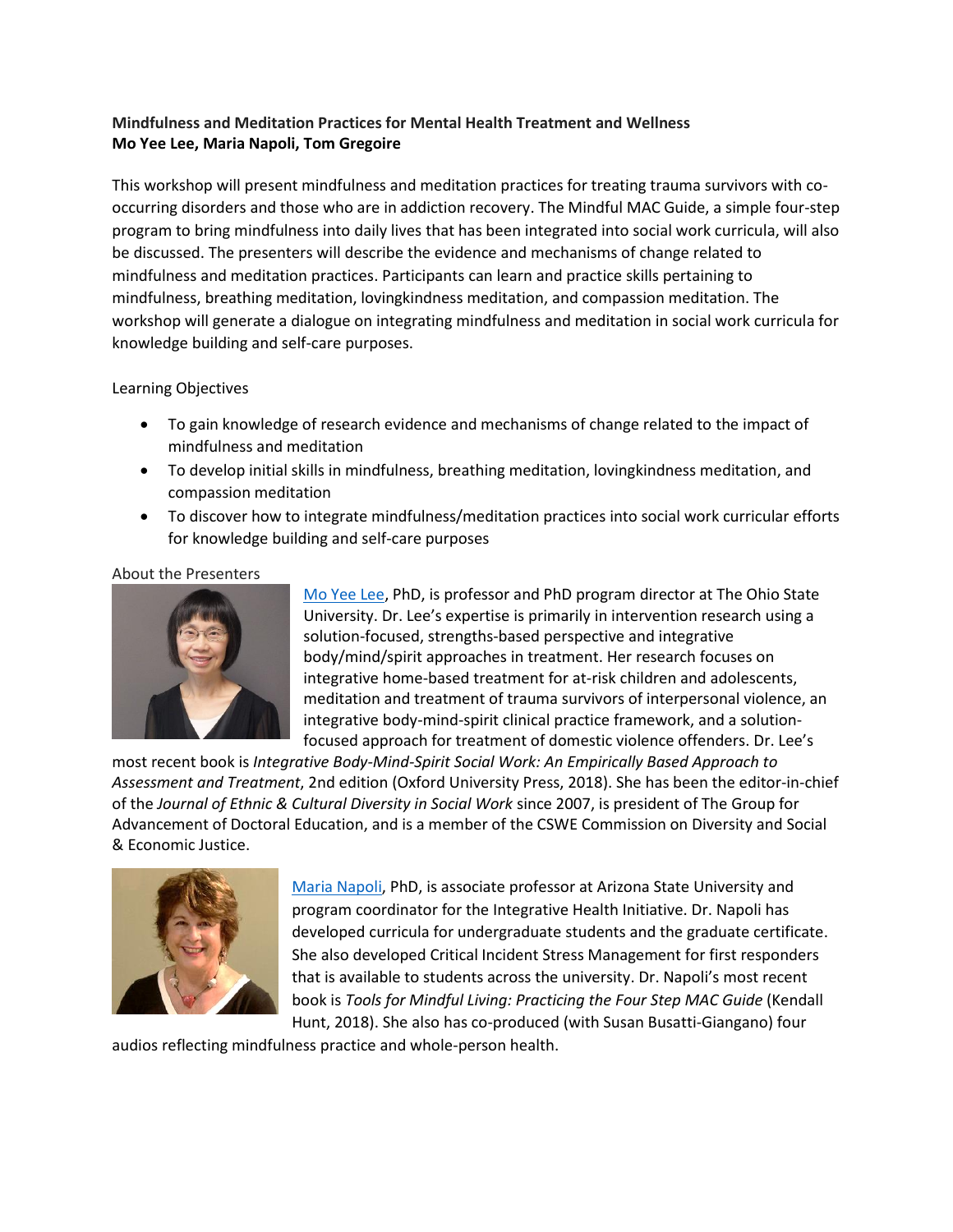

[Tom Gregoire,](https://csw.osu.edu/about/faculty-staff/faculty-directory/gregoire-tom-ph-d/) PhD, is dean and associate professor at The Ohio State University. Tom is a long-term meditation practitioner, incorporates mindfulness into his leadership practice, and teaches mindfulness as a leadership skill. Tom's scholarship has focused on addiction and recovery, and he is actively involved in teaching mindfulness to individuals and groups in the community and in three correctional facilities, seeking to incorporate mindfulness meditation into addiction recovery.

# **Integrative and Creative Approaches to Teaching About Religion and Spirituality in Social Work Ed Canda**

This workshop will provide guidelines, resources, and examples for teaching about spiritual and religious diversity in social work courses, with an emphasis on integrative approaches that use creativity, selfreflection, experiential engagement, and artistic expression. Guidelines will suggest ways to address spirituality in relation to foundation/generalist and advanced levels of BSW and MSW curricula, highlighting examples related to courses on theories of human behavior, spiritually sensitive practice, and study abroad in Korea. It will provide sample syllabi and instructions for creative exercises that engage self-reflection, self-care, experiential learning and community engagement, meditation and mindfulness, and artistic expression and experience involving music and artwork (such as mandala designs). Internet links to bibliographic, video, and other resources will be offered. The presentation will include audience participation in a brief creative activity and discussion involving mindful listening to live gentle sounds of bells and other percussion instruments.

Learning Objectives

- To understand and apply guidelines for addressing spirituality in diverse religious and nonreligious forms in foundation/generalist and advanced/specialized levels of BSW and MSW curricula, consistent with professional mission and ethics
- To identify and access bibliographic and Internet resources for addressing spiritual diversity, with a focus on integrative and creative educational approaches applicable in courses on theories of human behavior, spiritually sensitive practice, and study abroad
- To develop integrative educational exercises that engage self-reflection, self-care, experiential learning and community engagement, meditation and mindfulness, and artistic expression and experience involving music and artwork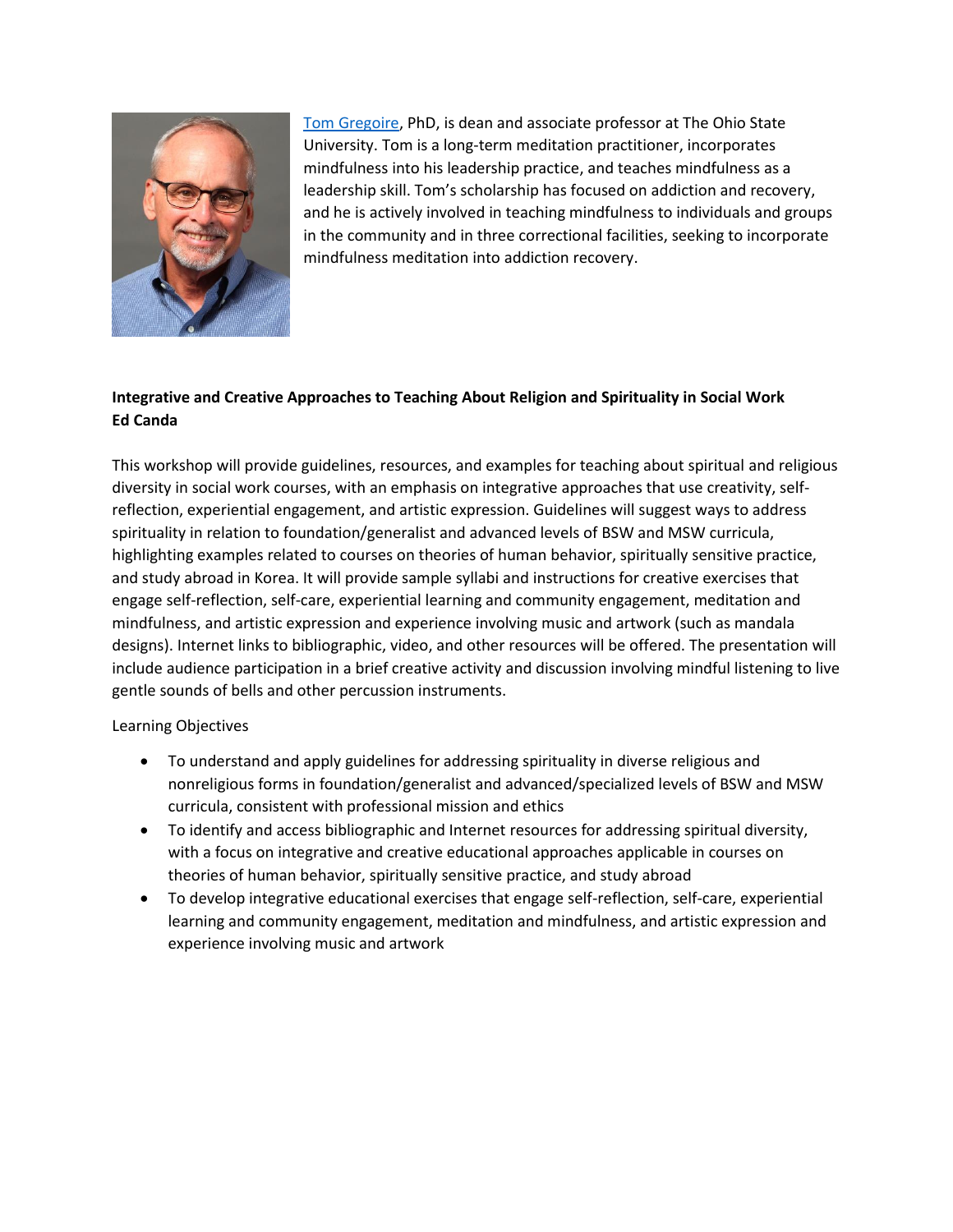#### About the Presenter



Edward R. Canda, MA, MSW, PhD, is professor and director of th[e Spiritual](https://spiritualdiversity.ku.edu/)  [Diversity and Social Work Initiative](https://spiritualdiversity.ku.edu/) at the University of Kansas. His work focuses on connections between cultural diversity, spirituality, and resilience in health and mental health. For nearly 40 years, Dr. Canda has been exploring insights from diverse spiritual and religious perspectives to promote innovations in social work. He has written approximately 200 publications and conducted approximately 230 presentations in the United States and other countries, especially in East Asia and Central Europe. His most widely cited book is *[Spiritual Diversity in Social Work Practice](https://www.amazon.com/Spiritual-Diversity-Social-Work-Practice/dp/0195372794/ref=asc_df_0195372794/?tag=hyprod-20&linkCode=df0&hvadid=312115051380&hvpos=1o1&hvnetw=g&hvrand=17217411295520072382&hvpone=&hvptwo=&hvqmt=&hvdev=c&hvdvcmdl=&hvlocint=&hvlocphy=9008192&hvtargid=pla-571874050718&psc=1)*, 2nd edition (with Leola Dyrud Furman; Oxford University Press, 2009); the third

edition, co-authored with Leola Furman and Hwi-Ja Canda, will be released in October 2019. In 2013 he received the [Council on Social Work Education's Significant Lifetime Achievement Award](https://www.youtube.com/watch?v=pcI1y_BzNN4) for innovations on spirituality through scholarship and education.

## **The Power to Heal: The Therapeutic Interpersonal Neurobiology of Animals in Trauma Recovery Philip Tedeschi**

This workshop will present emerging research and examples of the important roles that animals can play in responding to trauma, specifically child developmental trauma. It will highlight contributions from the forthcoming book *Transforming Trauma: Finding Resiliency and Healing Through Animals* (edited by Philip Tedeschi and Molly Jenkins; Purdue University Press, July 2019). The presenter will review how animals are being incorporated into clinical responses to trauma and offer insights into why animals can be a highly effective strategy for intervention into developmental trauma and early child maltreatment. Highlights will include discussion of the important and beneficial effects on individual neurological development that integration of animals into therapy may have. This workshop will explore case examples and clinical methods with emphasis on child development and animals' natural capacity for engagement in therapeutic relational play. It also will offer input on the ethical considerations of including animals in trauma response.

Learning Objectives

- To recognize which species/types of animals are best suited for therapeutic intervention and understand why
- To identify trauma-informed clinical targets with an understanding of how animals can assist in achieving these treatment goals
- To articulate and learn to advocate for the five key principles for animal well-being used in the process of incorporating animals into a trauma intervention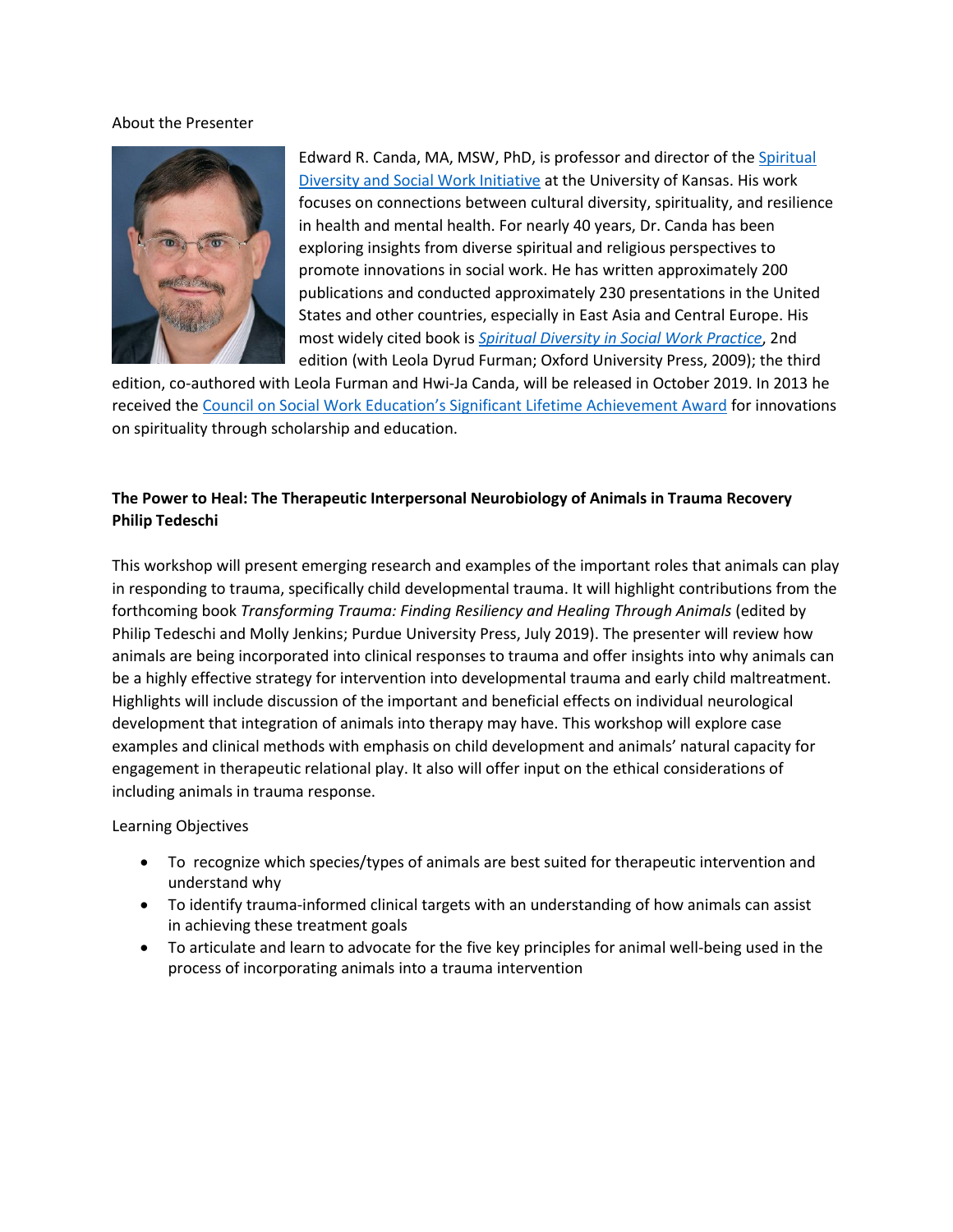#### About the Presenter



[Philip Tedeschi,](https://socialwork.du.edu/about/gssw-directory/philip-tedeschi) MSSW, LCSW, is clinical professor and executive director of the Institute for Human-Animal Connection at the University of Denver and coordinates the University of Denver's [animal-assisted social work](https://socialwork.du.edu/academics/master-social-work-programs/denver-campus-msw/animal-assisted-social-work-certificate)  [certificate program](https://socialwork.du.edu/academics/master-social-work-programs/denver-campus-msw/animal-assisted-social-work-certificate) for MSW students and the animals [and human health professional development certificate](https://www.du.edu/humananimalconnection/programs-education/ahh)  [program.](https://www.du.edu/humananimalconnection/programs-education/ahh) He is globally recognized for expertise in the clinical methods of animal-assisted Interventions. Tedeschi received his MSSW degree from the University of Wisconsin-Madison, specializing in the bio-affiliative connection between people and animals. His research,

scholarship, presentations, training, and community practice work have focused on humananimal interactions, conservation social work, human ecology, and causes of violence toward people and animals. A certified master therapeutic riding Instructor, Tedeschi also is a former course director and instructor with Outward Bound, wilderness medical technician, and forensic evaluator. He specializes in the therapeutic and health promoting potential of human-animal and nature interaction, trauma-informed methods, and intervention in interpersonal violence, including assessment and intervention with cruelty and animal abuse.

## **The Healing Power of Music and Singing: Social Work Education and Practice Applications Salome Raheim**

Music and singing are powerful tools that social workers are using as part of an integrative body-mindspirit approach to practice. From the late Edgar Tyson's Hip Hop/Rap Therapy with urban adolescents to Dan Cohen's Music and Memory project for individuals in long-term care facilities, social workers are demonstrating how incorporating music and singing into interventions promotes human wellbeing. This interactive and experiential workshop will present research that establishes the neurobiological, physiological, psychological, and social effects of music and singing and explore applications to social work education and micro and macro social work practice. The workshop will include highlights from Salome Raheim's recent book chapter, "The Power of Song to Promote Healing, Hope, and Justice: Lessons from the African American Experience," in *Re-Visioning Family Therapy: Race, Culture, and Gender in Clinical Practice,* 3rd edition (edited by Monica McGoldrick and Kenneth V. Hardy; Guilford Press, 2019).

Learning Objectives

- To explain how music and singing promote human wellbeing
- To identify micro and macro social work interventions that incorporate music and singing
- To describe ways to integrate music and singing into social work curricula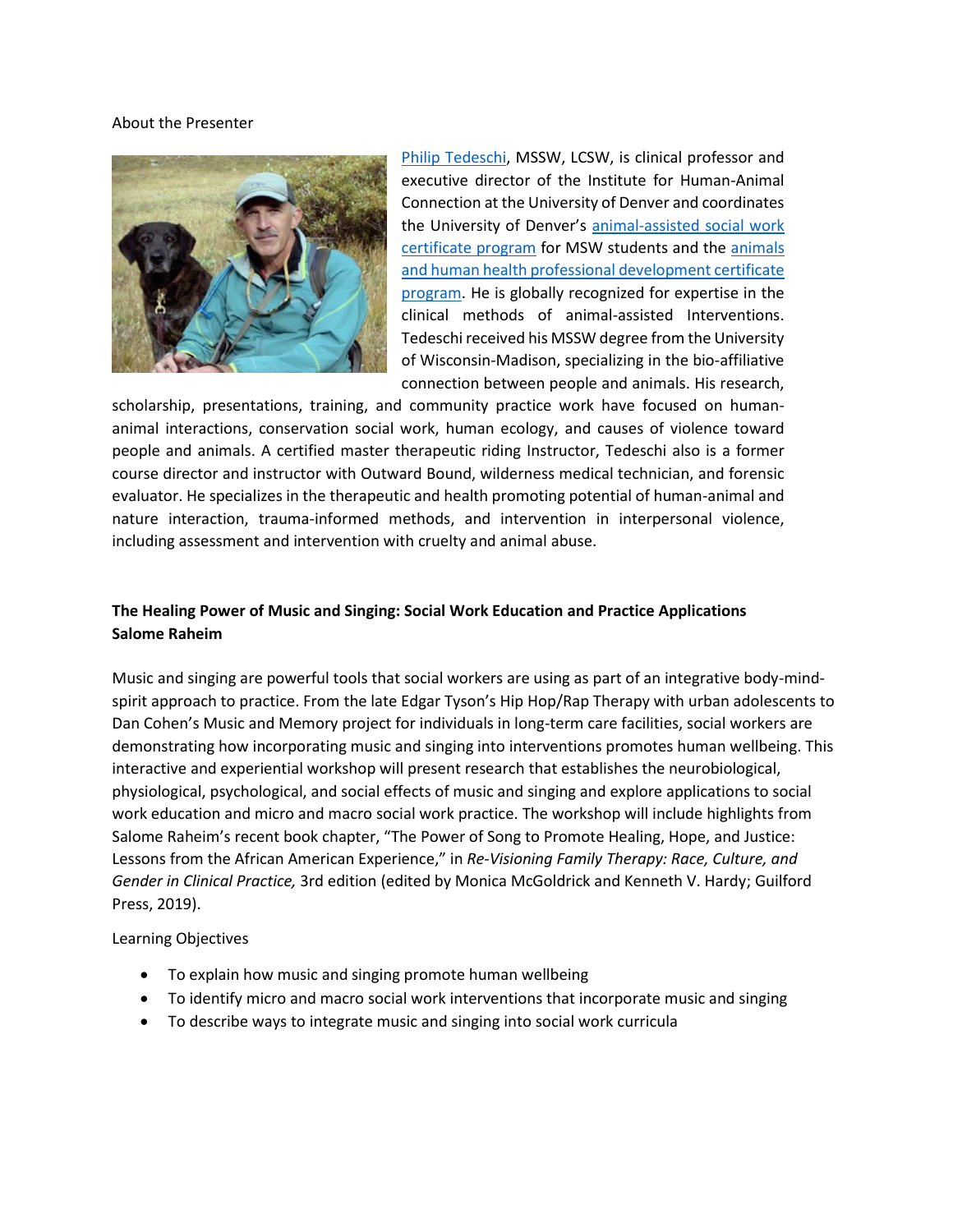#### About the Presenter



[Salome Raheim,](https://www.albany.edu/ssw/76447.php) PhD, ACSW, is a professor at the University at Albany— State University of New York and dean emeritus at the University of Connecticut. She combines decades of experience in social work education with her training and practice of mindfulness meditation, family constellations facilitation, reiki, and yoga to inform curriculum development in integrative approaches to social work. A passionate advocate for attending to the whole person in practice, she has sung to audiences around the United States and the world to promote songs and singing as a way to engage the whole person in micro and macro contexts.

### **The Mind-Body-Nutrient Connection: Nutrition and Behavioral Health Shawn Mynar**

Proper nutrition is an important tool for social workers to consider as part of a holistic approach for clients with behavioral issues, mood disorders, and chronic health conditions. It is widely known that the food we eat is essential to our physical, emotional, and mental health. Nutritional changes are at the forefront of many leading health-care protocols, and the science continues to expand on the importance of addressing diet for optimal health and well-being. Attendees of this workshop will learn how their clients' food choices can either help or harm them and what to look for in the diet that may be keeping clients at risk. It will review evidence showing the role of processed sugars, manufactured foods, and chemical additives in the dysfunction of the body, including brain health and cognition, chronic inflammation, and obesity. Also considered will be the importance of properly fueling the body and providing appropriate macro- and micronutrients to help clients achieve health and balance, thus improving their lifestyles and behavior.

#### Learning Objectives

- To explain how sugar and processed foods affect brain health and cognitive function
- To identify potential food choices that may be negatively affecting clients' health
- To offer simple solutions to help clients make better nutrition decisions

#### About the Presenter



Shawn Mynar is a holistic nutritionist based in Boulder, CO. After years of chronic health issues, Mynar regained complete health by changing the food she puts on her plate, the lifestyle choices she makes, and the mindset she brings to daily life. She has made it her life's mission to help others understand and implement the power of food as medicine, specifically with a high-fat, low carbohydrate approach. She also teaches a group course, The Fat Burning Female Project, which takes women through the process of becoming keto-adapted with a safe,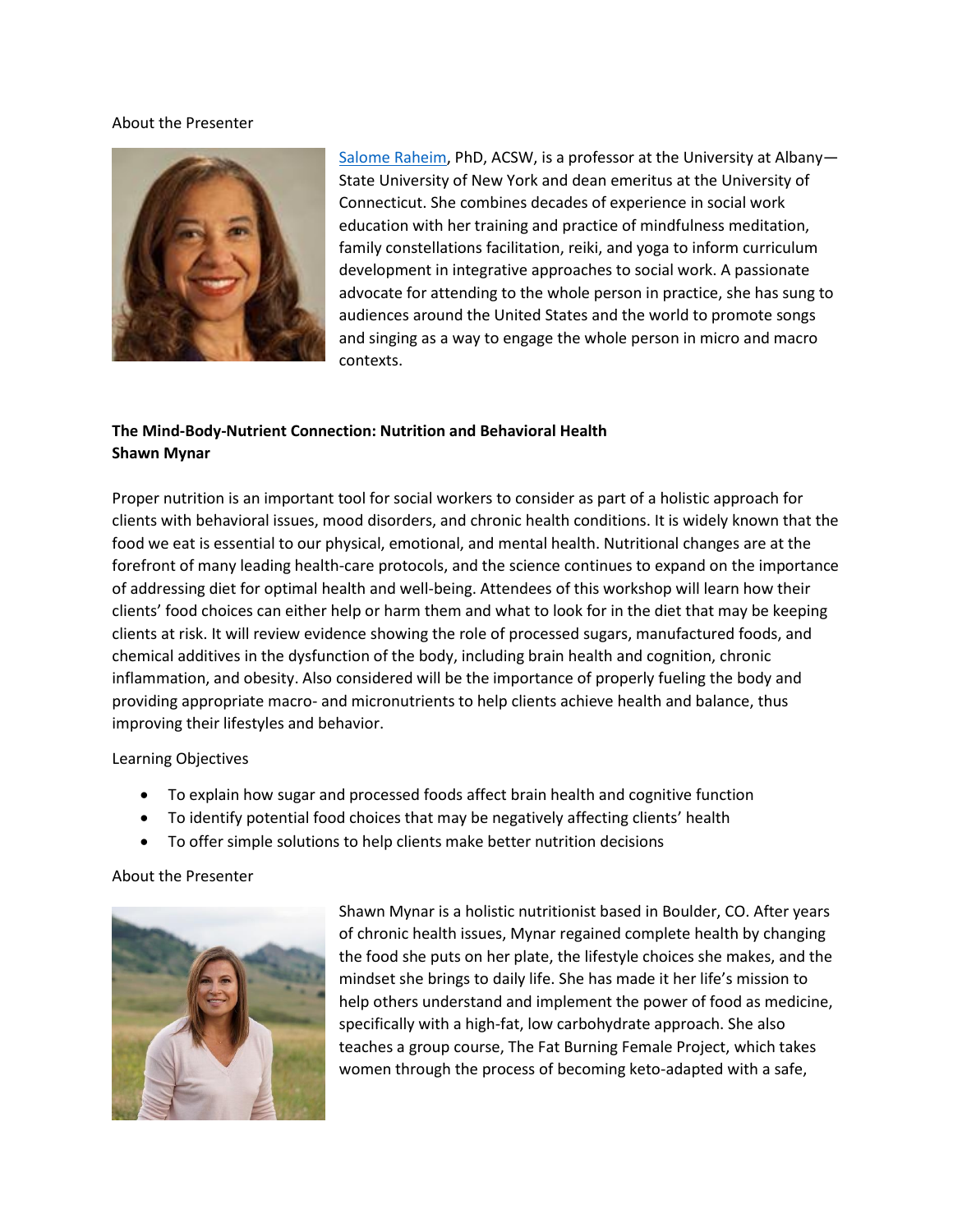effective approach. Mynar shares her knowledge and experiences on her podcast, The Keto for Women Show, through Instagram, and via her website.

# **Mindful Expressive Arts Interventions in Social Work Michal Sela-Amit**

This workshop will present the rationale, evidence base, and principles for using mindful expressive practices in social work interventions. Various expressive arts practices, including the use of music, dance/movement, poetry, and visual and ceramic arts, have been identified as holding therapeutic value in the treatment of trauma, grief, and psychological distress. The use of mindful expressive arts may also support healing through increased brain connectivity, the promotion of self-awareness, and the expression of new aspects of experiences. In this hands-on workshop, participants will engage in mindful expressive arts activities and learn the principles of introducing, implementing, and processing these experiences in social work settings. Participants will discuss ways to incorporate mindful-based expressive practices into social work education and the value of these practices for self-care. Resources and examples of mindful expressive arts activities that can be used in practice and education will be shared.

## Learning Objectives

- To understand and be able to explain the rationale for using mindful-based expressive arts in social work practice and their connection to the enhancement of brain connectivity, healing, and wellness
- To be able to articulate the key principles of using mindful-based expressive practices in intervention and social work education
- To develop skills to design, apply, and process the use of mindful expressive practice interventions

[Michal Sela-Amit,](https://profiles.sc-ctsi.org/michal.sela-amit) PhD, MSW, is a clinical associate professor at the University of Southern California with more than 25 years of experience working with children, young adults, and families as a clinician, director, researcher, and social work educator. She specializes in integrating the expressive arts into practice with clients and communities. Dr. Sela-Amit's global immersion course, which focuses on the use of expressive art modalities, includes mindful expressive art practices to work with trauma survivors, marginalized groups, and immigrant communities. Among the methods she uses are community-based theatre, expressive visual and textile-based techniques, and working with museums. She teaches about the use of the arts to promote brain connectivity, healing, and wellness in the context of culturally sensitive and strength-based approaches. She advocates for the use of expressiveness and creativity in the integration of body-mind-spirit elements to support self-awareness and communication skills. Dr. Sela-Amit writes and presents on the arts in social work practice and education and advises organizations on the implementation of the arts in working with disadvantaged and incarcerated youths in California.